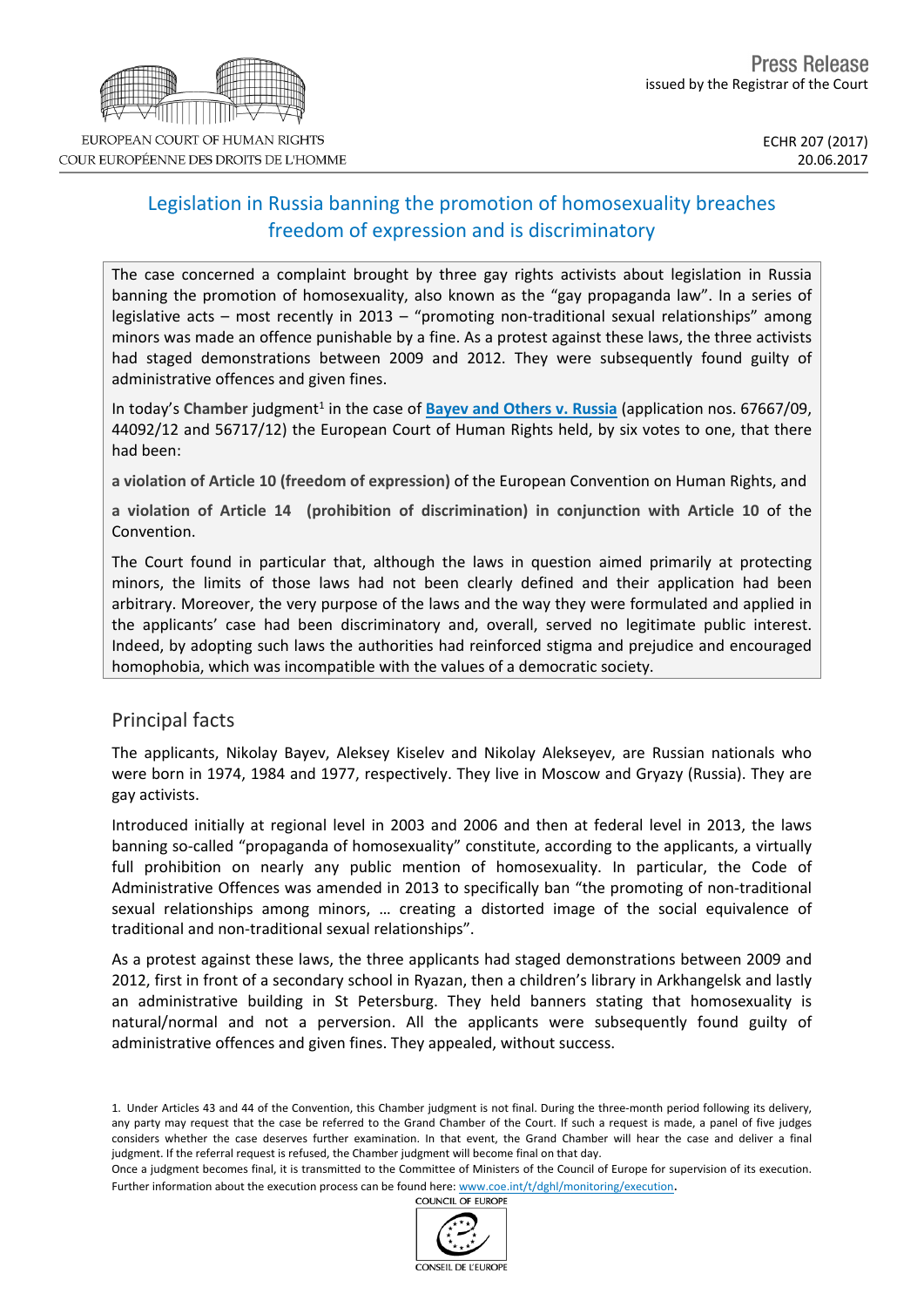All their ensuing complaints to the Constitutional Court were also unsuccessful. The applicants notably challenged the compatibility of the new laws with the Constitution, and in particular with the principle of equal treatment and freedom of expression. In its decisions, the Constitutional Court essentially found that the ban was justified on the grounds of protection of morals, referring in particular to the potential dangers of "creating a distorted impression of the social equivalence of traditional and non-traditional marital relations" and of children being lead into non-traditional sexual relations.

## Complaints, procedure and composition of the Court

Relying on Article 10 (freedom of expression) and Article 14 (prohibition of discrimination), the applicants complained about the ban on public statements concerning the identity, rights and social status of sexual minorities, alleging that it was discriminatory. They pointed out in particular that they had been convicted of administrative offences for displaying the most trivial and inoffensive of banners. They also highlighted the general impact of the ban on their daily lives, as it not only prevented them from campaigning for LGBT rights but also required them in effect to conceal their sexual orientation whenever a minor was present.

The applications were lodged with the European Court of Human Rights on 9 November 2009 and 2 July 2012.

Judgment was given by a Chamber of seven judges, composed as follows:

Helena **Jäderblom** (Sweden), *President*, Luis **López Guerra** (Spain), Helen **Keller** (Switzerland), Dmitry **Dedov** (Russia), Alena **Poláčková** (Slovakia), Georgios A. **Serghides** (Cyprus), Jolien **Schukking** (the Netherlands),

and also Stephen **Phillips**, *Section Registrar.*

## Decision of the Court

### Article 10 (freedom of expression)

As admitted by the Government, the administrative proceedings against the applicants had constituted an interference with their freedom of expression. In deciding whether that interference had been justified, the Court decided to focus its assessment on the necessity of the laws banning the promotion of homosexuality (and non-traditional sexual relations) among minors in Russia as general measures.

First, the Court rejected the Government's claim that regulating public debate on LGBT issues had been justified by the need to protect morals. It noted the Government's assertion that the majority of Russians disapproved of homosexuality, which was generally seen as contradicting traditional family values. However, the Government had failed to demonstrate how freedom of expression on LGBT issues would devalue or otherwise adversely affect actual and existing "traditional families" or would compromise their future. Indeed, the Court has consistently refused to endorse policies and decisions which embodied a predisposed bias on the part of a heterosexual majority against a homosexual minority. The legislation at hand is an example of such predisposed bias, unambiguously highlighted by its domestic interpretation and enforcement, and embodied in formulas such as "creating a distorted image/impression of the social equivalence of traditional and non-traditional sexual/marital relationships". In contrast, there was a clear European consensus about the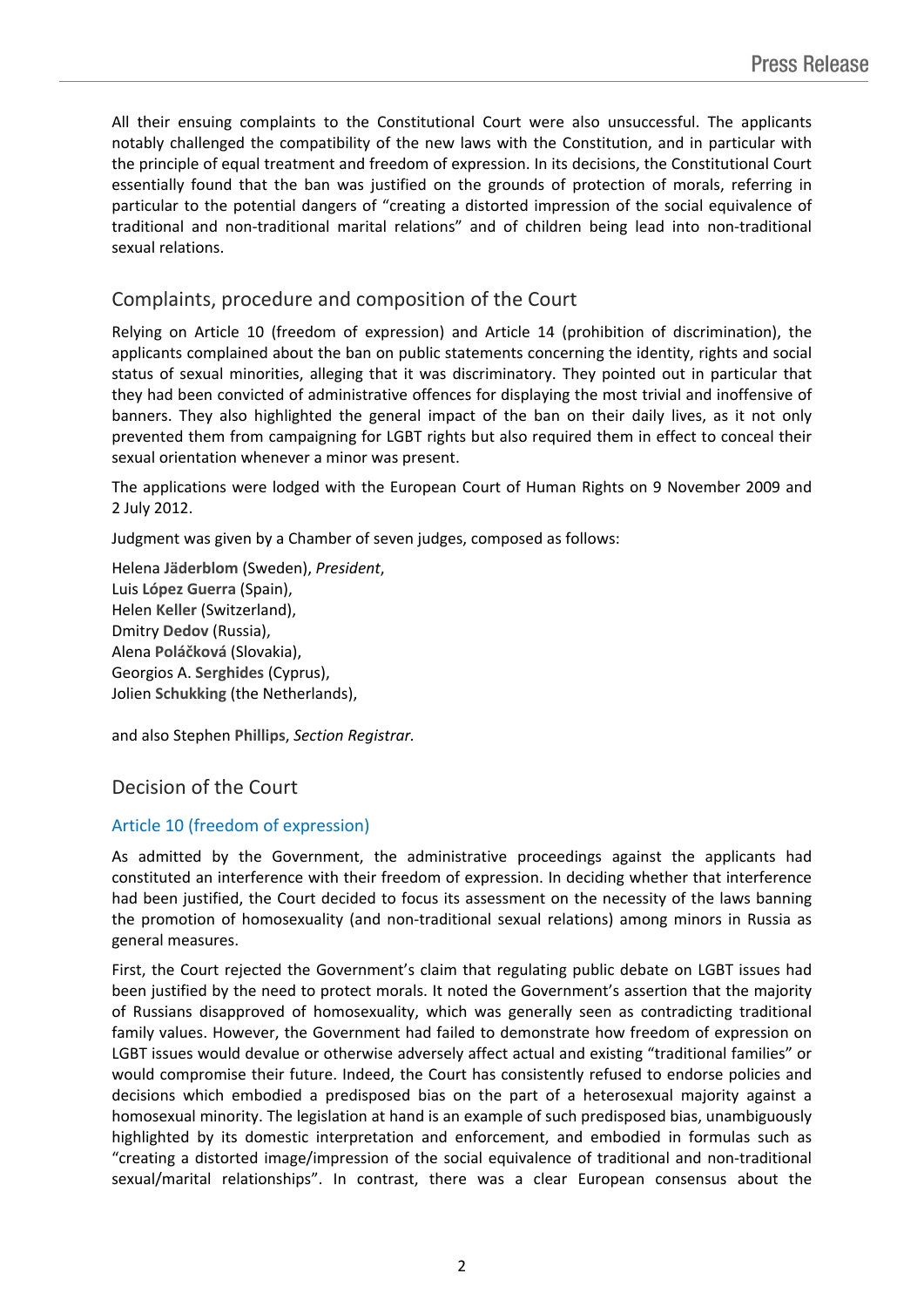recognition of individuals' right to openly identify themselves as gay, lesbian or any other sexual minority, and to promote their own rights and freedoms.

Nor did the Court accept the other arguments put forward by the Government, namely the protection of health and of the rights of others (notably minors who needed to be shielded from the risk of being induced into adopting a different sexual orientation), to justify restricting freedom of speech on same-sex relationships. Quite the contrary, such measures were likely to be counterproductive.

As concerned any risk to public health, disseminating knowledge on sex and gender identity issues and raising awareness of associated risks as well as of methods of protection, would be an indispensable part of a disease-prevention campaign and a general public-health policy.

As concerned the risk of minors being "converted" to homosexuality, the Court found that the Government had been unable to provide any explanation of the mechanism by which a minor could be enticed into "[a] homosexual lifestyle", let alone science-based evidence that one's sexual orientation or identity was susceptible to change under external influence. Moreover, in staging their demonstrations, the applicants had not sought to interact with minors, nor intrude into their private space. Nothing on their banners had been inaccurate, sexually explicit or aggressive; nor could their messages have been interpreted as an invitation for tuition on gender issues. Indeed, to the extent that the minors who witnessed the applicants' campaign had been exposed to ideas of diversity, equality and tolerance, the adoption of those views could only be conducive to social cohesion.

The Court also pointed out the vagueness of the terminology used in the legal provisions concerned and the potentially unlimited scope of their application. Those legal provisions were thus open to abuse, as evidenced in the applicants' cases. Thus, one of the applicants was fined for a demonstration which had taken place in front of the St Petersburg City Administration, a public place that is not specifically assigned to minors. That apparently meant that an incidental or potential sighting of a minor in any venue would constitute an offence. Furthermore, even such statements as "Homosexuality is not a perversion" and "Homosexuality is natural" had been considered to not be sufficiently neutral and to amount to promoting homosexuality.

Above all, by adopting such laws the Court found that the authorities had reinforced stigma and prejudice and encouraged homophobia, which was incompatible with the values – of equality, pluralism and tolerance – of a democratic society.

The Court therefore concluded that, in adopting the various general measures in question and by implementing them in the applicants' cases, the Russian authorities had overstepped the room for manoeuvre ("margin of appreciation") they had under Article 10 to restrict freedom of speech. There had therefore been a violation of Article 10.

#### Article 14 (prohibition of discrimination) in conjunction with Article 10

The Court has previously stressed that differences based solely on considerations of sexual orientation were unacceptable under the European Convention. The wording of the Code of Administrative Offences, in concert with the Constitutional Court's position, specifically states that same-sex relationships are inferior to opposite-sex relationships. As found above, this embodied a predisposed bias on the part of the heterosexual majority against the homosexual minority. The Government had not therefore provided convincing and weighty reasons to justify treating the applicants differently, in violation of Article 14 taken in conjunction with Article 10.

#### Article 41 (just satisfaction)

The Court held, by six votes to one, that Russia was to pay 8,000 euros (EUR) to Mr Bayev, EUR 15,000 to Mr Kiselev and EUR 20,000 to Mr Alekseyev in respect of non-pecuniary damage.